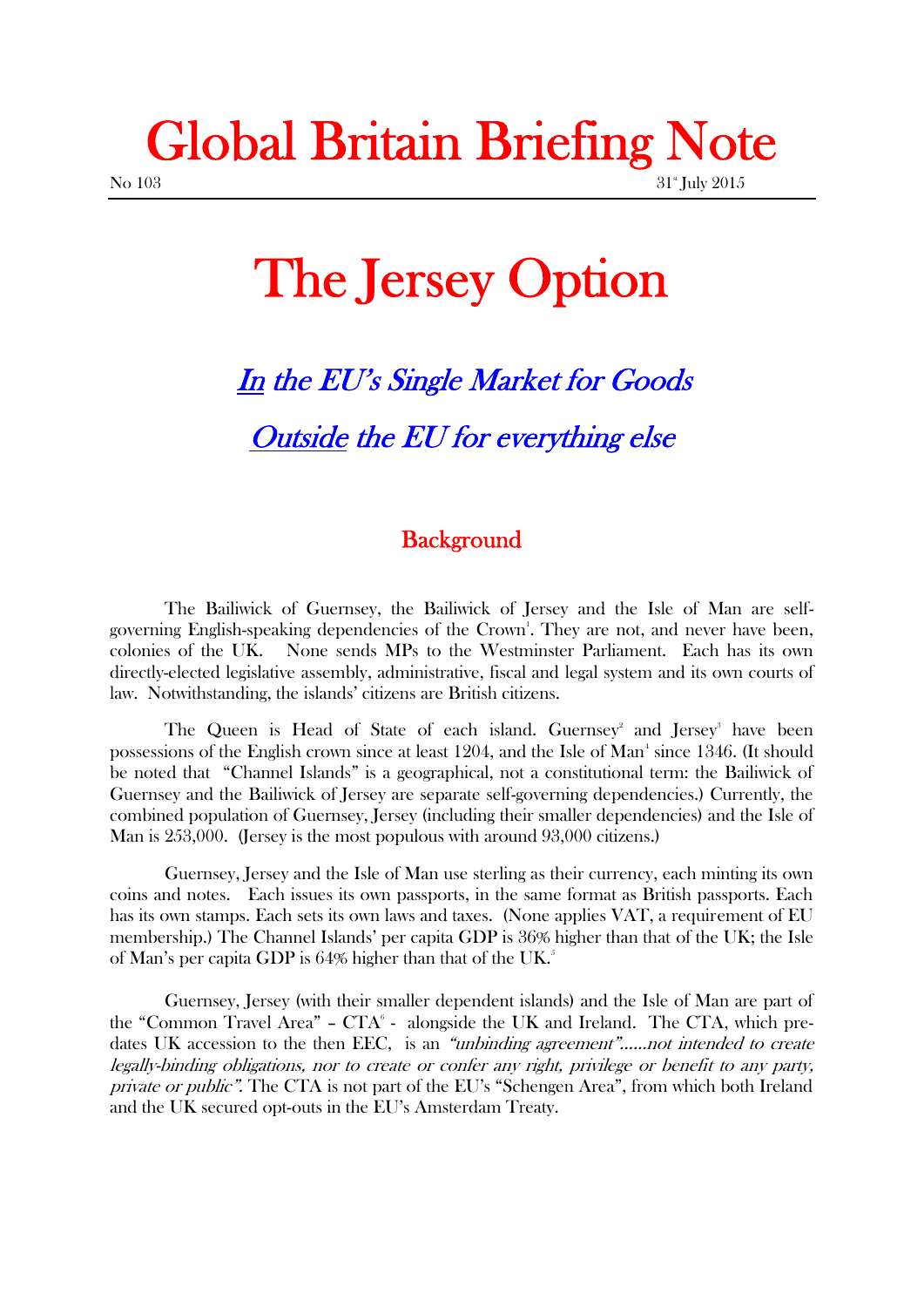#### **Relationship with the European Union**

Guernsey, Jersey and the Isle of Man are not part of the United Kingdom. They are not members of the European Union and are not represented in the European Parliament.

Their relationship with the EU is defined under Article 355(5)(c) of the Treaty on the Functioning of the European Union (former Article 299 of the EC Treaty) and Protocol No. 3 of the Act of Accession, annexed to the Treaty of Accession 1972, by which the United Kingdom became a member of the European Economic Community. 7

Essentially, Guernsey, Jersey & the Isle of Man are *in* the EU's "Single Market" for goods. Duty-free (tariff-free) "free movement of goods" applies to trade in goods (including agricultural produce) between those islands and European Union member-states (including the UK). In respect of trade in goods, the islands are therefore part of the customs territory of the EU.

The islands are *not* subject to the other three EU Single Market requirements: "free movement of persons", "free movement of services" and "free movement of capital". The islands are outside the EU's Common Agricultural Policy and thus receive no farming subsidies from "Brussels". Neither do they receive "structural funds" from the EU.

The UK Ministry of Justice<sup>8</sup> is responsible for managing the constitutional relationship between the Crown and the islands. The Channel Islands (but not the Isle of Man) have a joint office in Brussels<sup>8</sup>.

#### **References**

1. www.justice.gov.uk-crown-dependencies > Fact Sheet on the UK's relationship with the Crown Dependencies

- 2. www.gov.gg/
- 3. www.gov.je/
- 4. www.gov.im/

5. World Development Indicators database/World Bank/2014/Atlas/ppp

6. www.en.wikepedia.org/wiki/Common-Travel-Area

7. Article 355(5)(c) Treaty on the Functioning of the European Union, Article 355(5)(c) TFEU states "*the Treaties shall apply to the Channel Islands and the Isle of Man only to the extent necessary to ensure the implementation of the arrangements for those islands set out in the Treaty concerning the accession of new Member States to the European Economic Community and to the European Atomic Energy Community signed on 22 January 1972".*

8. www.channelislands.eu/eu-and-the-channelislands